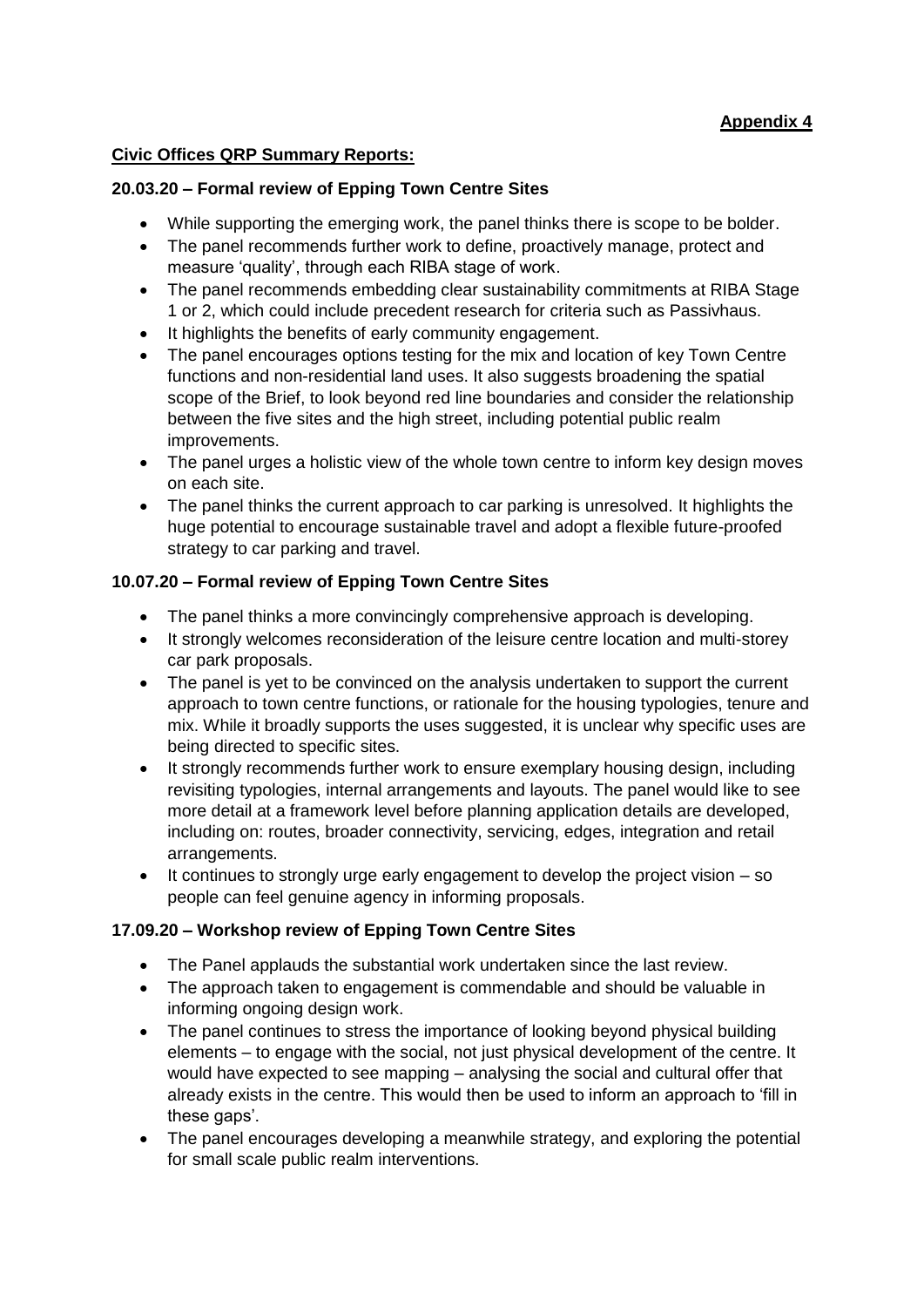- Greater clarity is needed on how individual sites and public realm will be phased, funded and delivered including the delivery of public realm improvements.
- The panel continues to strongly urge that the council re-consider the 'no net loss' approach to car parking – and follow an evidence-based approach to parking and sustainable travel.
- link to Cottis Lane Car Park is reconsidered to provide safe accessibility.
- The panel supports the simplicity of the building form, and encourages the use of a robust material palette, with careful attention to detailing.

## **16.10.20 - Site Specific Workshop review**

- The panel is very supportive of the ambitions underpinning the development proposals for the Civic Offices site, but suggests some alternative approaches to site access, layout and massing, that could help unlock the challenges of the site.
- It strongly urges the applicant to look at the creation of a second access point from Homefield Close to allow for better site planning to the front of the site, a better arrangement for the apartment block and resolve the movement conflict that is inherent from having a narrow access route from the High Street.
- The panel warmly welcomes the celebration of the existing pond as the centrepiece of the landscaping strategy to the land at the rear. However, it is undermined by the amount of hard landscaping and car parking to the front of the site. In the current arrangement this will create a poor setting for new homes in the apartment block, and compromise both pedestrian safety and place making quality at the entrance to the site.
- It encourages a reduction in the parking provision to improve the outlook to the apartments and 'future-proof' the scheme from changing patterns of car usage.
- It is not convinced by the approach to the architectural expression of the apartment block and the way in which this aims to break up the massing. It recommends expressing the architecture of this block more confidently.
- The scale and height of the houses to the rear are appropriate, but the design team should explore a terrace typology to achieve a more efficient site plan, as well as reducing the extent of external walls.
- A more unified material palette with subtle variations in detailing would be welcomed.
- Whilst the panel applauds the aspiration to achieve Passivhaus standards, it would welcome further information on how this can be delivered for the apartments.

#### **05.03.21 –Site Specific Formal review**

Summary of scheme specific comments:

- The panel is broadly supportive but recommends further thought about north-western area.
- Whilst it recognises that protection of the Great Crested Newts is a priority it feels that a more nuanced approach to integration of the pond would be appropriate to benefit from educational and place making value of the pond.
- The panel would like to see the extent of vehicle carriageway reduced and priority given to pedestrians. It suggests car-free development or consolidating parking in one or two locations to create more generous open spaces, and a sense that people are prioritised rather than cars.
- The panel recommends further thought about the best way of responding to the listed Civic Offices, and older listed buildings on the High Street.